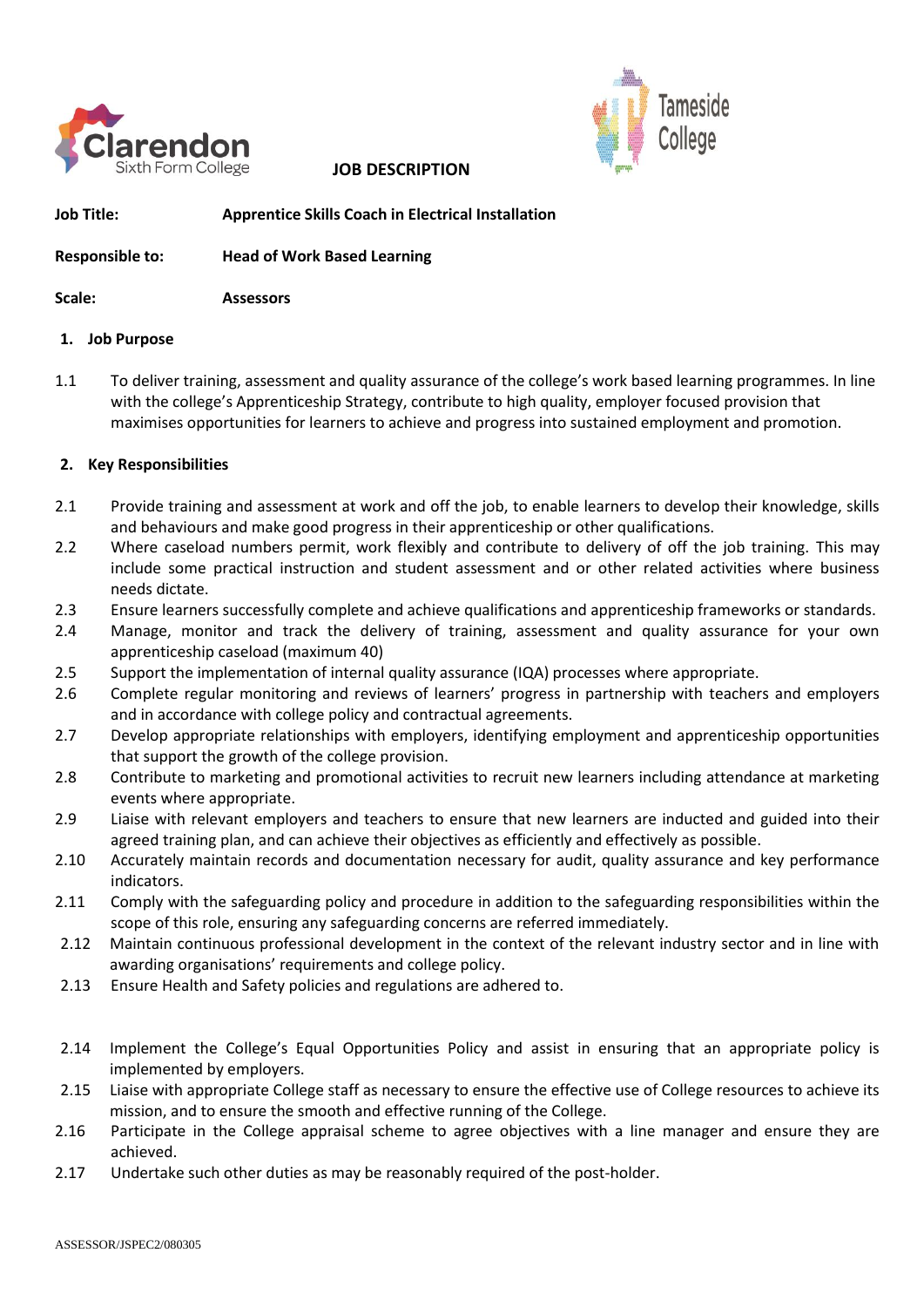# **3. Specific Duties**

- 3.1 Coordinate off and on the job training activities with employers where appropriate. Adapt assessment/ resources/materials to meet individual learner needs.
- 3.2 provide professional support and guidance to learners, parents, employers and other external parties where appropriate.
- 3.3 Carry out learner induction into the college and/or workplace including Health and safety awareness.

#### **4. General Duties**

- 4.1 Maintain records that support the learning experience.
- 4.2 Contribute to curriculum development activities where applicable.
- 4.3 Contribute to the Quality Assurance process through curriculum validations, audits, inspections, selfassessment, and quality improvement plans.
- 4.4 Work within agreed targets/objectives

# **5. Budget Responsibility**

5.1 The post holder **is not** a budget holder under the College's accounting systems. However, the post holder will be required to observe and comply with the financial regulations of Tameside College at all times.

#### **6. Continuing Professional Development**

- 6.1 The post holder will proactively take part in the College's Appraisal process.
- 6.2 The post holder will be expected to attend training and continuous professional development events and be responsible for their own professional updating.

#### **7. Health and Safety**

- 7.1 The post holder will be required:
	- To take reasonable care to safeguard their own safety and that of others with whom they work;
	- To cooperate with designated officers named by the Governors and/or the Principal and any other designated College manager to enable the College to comply with its obligations under Health and Safety legislation.
	- Not to interfere with or to misuse anything provided in the interests of health and safety or welfare.
	- To report immediately any defects in plant, equipment or the working environment

#### **8. Equality and Diversity**

Tameside College is committed to the provision of equal opportunities and strives to ensure that unfair discrimination does not occur. All employees have a duty to ensure unfair discrimination does not occur and to support the implementation of the College's Equality policy as appropriate.

#### **9 Values**

Tameside College values are an essential part of the College achieving its core purpose and it is an expectation that these are adopted in daily working. These include:

- **Excellence Through Learning** 
	- o It's my responsibility
	- o Work together
	- o Act with integrity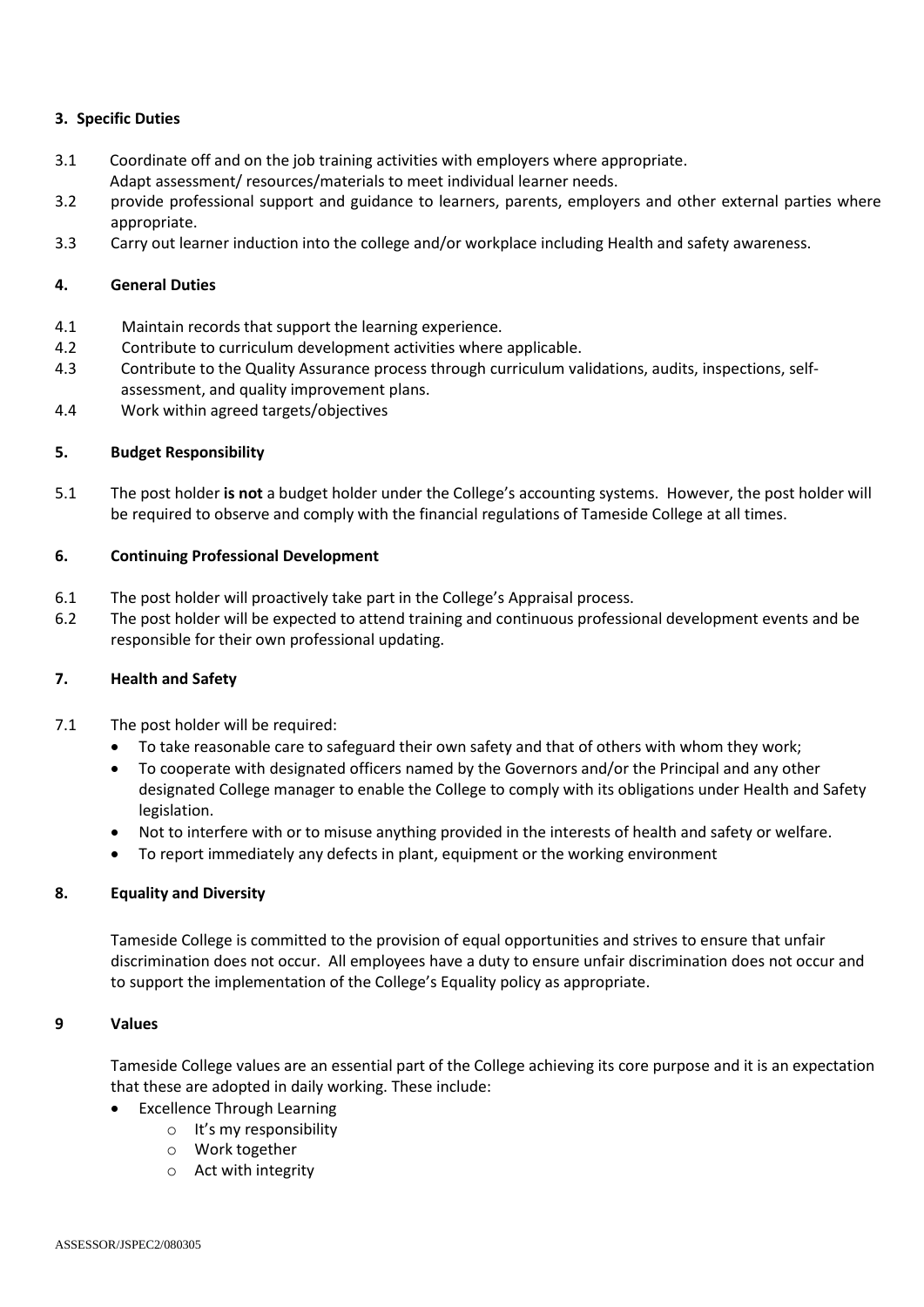o Value and respect each other

#### **10. Safeguarding Children and Vulnerable Adults**

Tameside College recognises that it has a statutory and moral duty towards safeguarding the welfare of children, young people and, if appropriate, vulnerable adults who participate in any College activities and expects all staff to share this commitment.

#### **11. College Policies and Procedures**

All staff are required to comply with College Policies and Procedures and the Staff Code of Conduct which can be accessed via staff intranet

#### **NOTE:**

The job description is current as at the date of the appointment. In discussion with your line manager your job description may be varied to reflect or anticipate changes in or to the post and you may be required to undertake other duties commensurate with the grade of your post.

| Signed: (Principal)   | Date: |
|-----------------------|-------|
| Signed: (Post holder) | Date: |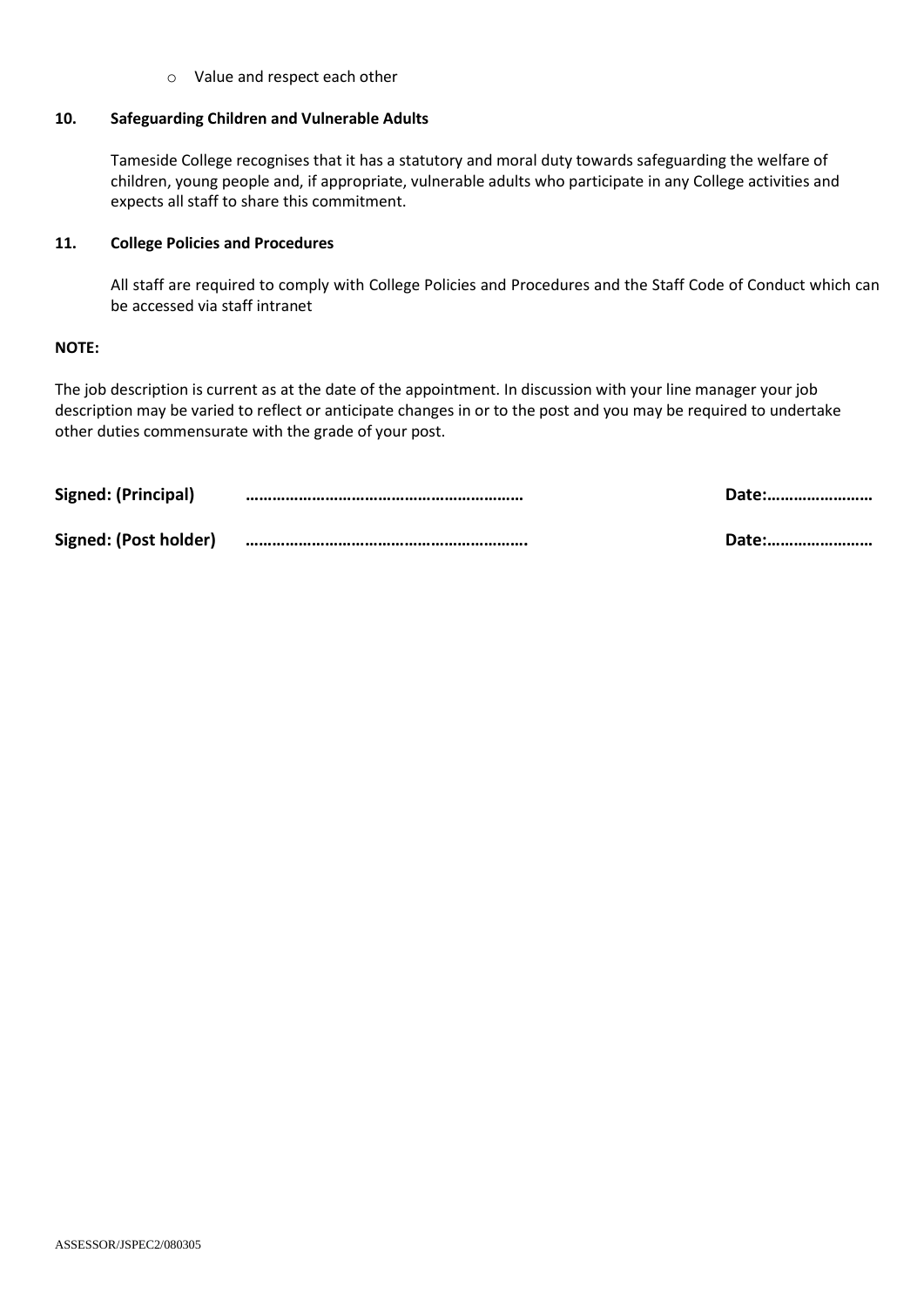# **PERSON SPECIFICATION**

# **Post Title: Apprentice Skills Coach in Electrical Installation**

|                                                 | <b>Minimum Essential Attributes</b>                                                                                                                                                                                                                                                                                                                                                                                                                                                                   | <b>Desirable Attributes</b>                                                                                                                                | <b>Method of Assessment</b>          |
|-------------------------------------------------|-------------------------------------------------------------------------------------------------------------------------------------------------------------------------------------------------------------------------------------------------------------------------------------------------------------------------------------------------------------------------------------------------------------------------------------------------------------------------------------------------------|------------------------------------------------------------------------------------------------------------------------------------------------------------|--------------------------------------|
| 1. Skills                                       | Ability to assess student skill and competence<br>$\bullet$<br>Ability to provide pastoral and tutorial support<br>to students<br>Good communication skills<br>$\bullet$<br>Effective planning and organisational skills<br>$\bullet$<br>Ability to prioritise workloads and work to<br>deadlines<br>Good administrative skills<br>$\bullet$<br>Ability to work flexibly as part of a team<br>$\bullet$<br><b>IT Skills</b><br>$\bullet$<br>Current driving licence and use of a vehicle<br>$\bullet$ | Ability to instruct in a<br>workshop environment<br>across a mixed range of<br>levels, modes and abilities                                                 | Interview/Application Form/Reference |
| 2. Knowledge                                    | Knowledge of relevant subject related<br>$\bullet$<br>occupations<br>Understanding of industry/occupational<br>$\bullet$<br>standards and/or Apprenticeship Standards<br>Work based assessment<br>Knowledge of Health and Safety legislation<br>$\bullet$<br>within the industry                                                                                                                                                                                                                      | Apprenticeship frameworks<br>$\bullet$<br>Health & Safety regarding<br>$\bullet$<br>employer's premises<br><b>Understanding of Key Skills</b><br>$\bullet$ | Interview/Application Form           |
| 3. Experience                                   | Substantial relevant occupational experience<br>$\bullet$<br>Recent industrial experience in relevant<br>$\bullet$<br>occupation<br>Providing advice and guidance<br>$\bullet$<br>Experience of dealing with the training needs of<br>learners<br>Involvement in supporting learners through a<br>range of methodologies<br>Liaison with companies, industry, training<br>$\bullet$<br>providers.                                                                                                     | Assessing student's skills<br>and competence<br>Recent employment in a<br>training/assessor role                                                           | Interview/Application Form           |
| 4. Qualifications,<br>Training etc. (if<br>any) | Assessor qualification (A1, TAQA, D32)<br>$\bullet$<br>Evidence of attainment at level 2 in English and<br>$\bullet$<br>Maths.<br>NVQ Level 3 Electrical Installation<br>$\bullet$                                                                                                                                                                                                                                                                                                                    | Internal verifier award (D34<br>or $V1$ )<br>Health & Safety<br>$\bullet$<br>qualification                                                                 | <b>Application Form</b>              |